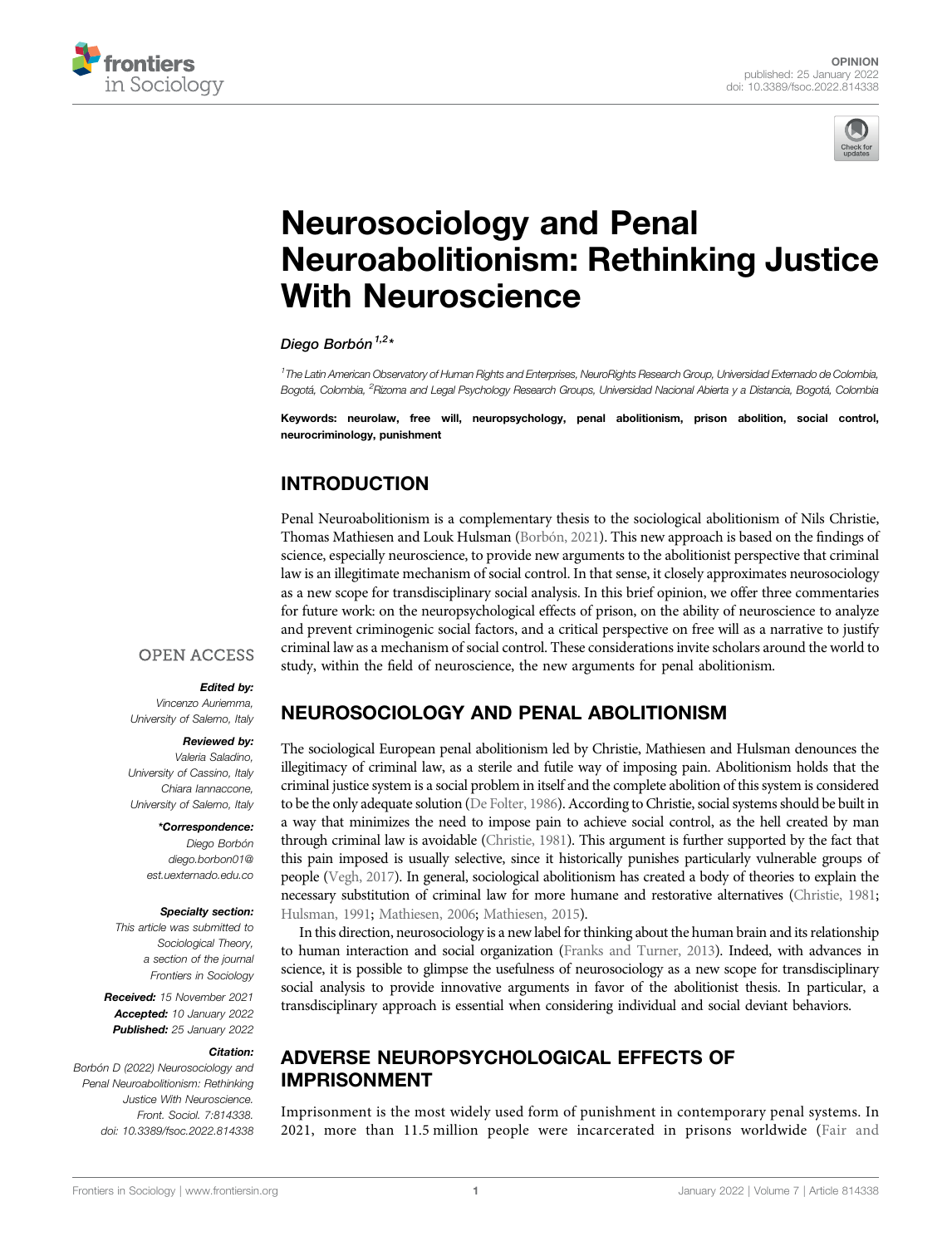[Walmsley, 2021\)](#page-3-7). However, multiple authors have exposed the uselessness of imprisonment, except in a few cases of extreme danger, where the prison fulfills a dubious function of "quarantine" or isolation of the offender [\(Pereboom, 2003](#page-3-8); [2019](#page-3-9)). Thomas [Mathiesen \(2006\)](#page-3-4) devoted his intellectual effort to show that, when evaluated in terms of the penal system's stated goals, prison is a complete failure. The empirical evidence shows that the objectives of imprisonment are not achieved for the most part: prisons do not rehabilitate, and they do not deter from future crimes [\(Davis, 2003](#page-3-10); [Mathiesen,](#page-3-4) [2006](#page-3-4); [Cid, 2009;](#page-3-11) [Cullen et al., 2011](#page-3-12); [Mathiesen, 2015\)](#page-3-5). Furthermore, neuropsychology can provide significant arguments against generalizing prison sentences to be the main sanction in penal systems.

Research has yielded valuable results on the adverse neuropsychological effects of prison [\(Nurse, 2003](#page-3-13); [Huey and](#page-3-14) [Mcnulty, 2005](#page-3-14); [Haney, 2012](#page-3-15); [Schnittker et al., 2012](#page-4-1); [Brinkley-](#page-3-16)[Rubinstein, 2013;](#page-3-16) [Meijers et al., 2015](#page-3-17); [Constantino et al., 2016](#page-3-18); [Haney, 2017;](#page-3-19) [Meijers et al., 2018](#page-3-20); [Edgemon and Clay-Warner,](#page-3-21) [2019](#page-3-21); [Piper and Berle, 2019](#page-3-22); [Reiter et al., 2020\)](#page-3-23). Overall, these findings tend to correlate prison with poorer mental health, as impoverished spaces, punitive practices, and the prison environment are profoundly disadvantageous factors for mental health and general well-being. For example, the study by [Meijers et al. \(2018\)](#page-3-20), suggests that 3 months of imprisonment may lead to reduced self-control, increased risk taking and significant deterioration in attention.

According to research from the World Health Organization, within prisons the prevalence of mental disorders is significantly higher than in the general population ([Durcan and Zwemstra, 2014\)](#page-3-24) and it has also been suggested that there are ten times more individuals with a mental disorder in jail than in mental hospitals in the United States ([Torrey et al., 2014;](#page-4-2) [Semenza & Grosholz,](#page-4-3) [2019](#page-4-3)). Instead of fulfilling a positive function, the prison impoverished environments could end up violating minimum human rights standards [\(Ligthart et al., 2019\)](#page-3-25), and even become criminogenic factors ([Vieraitis et al.,](#page-4-4) [2007](#page-4-4); [Cid, 2009;](#page-3-11) [Cullen et al., 2011;](#page-3-12) [Meijers et al., 2018](#page-3-20); [Wallace and Wang, 2020\)](#page-4-5).

These are significant findings that should be understood as an open invitation for researchers around the world to study the neuropsychological effects of prison. It is possible to advise, as a criminal policy, to start the reduction of imprisonment as a form of social control, while prioritizing restorative, conciliatory, civil, and therapeutic alternatives to punishment, to reach abolition in the long term. In the medium term, the humanization of the prison, the improvement of the infrastructure and the prison service is an effective way to promote mental health [\(Gabrysch](#page-3-26) [et al., 2020](#page-3-26)).

### NEUROCRIMINOLOGY AND NEUROSOCIOLOGY

Since the rise of neurolaw with [Taylor et al. \(1991\),](#page-4-6) scientific evidence has shown that deviant behaviour has a neurobiological basis, and this has intensified judicial interest in the potential application of neuroscience to criminal law ([Glenn and Raine,](#page-3-27) [2014](#page-3-27)). In line with this, neurocriminology combines multiple factors [\(Straiton and Lake, 2021\)](#page-4-7) including genetics, parental influences, early life experiences, hormones, psychophysiology, brain structure, brain function, and neuroimaging to understand why certain individuals are driven to break the law [\(Glenn and](#page-3-27) [Raine, 2014](#page-3-27); [Anderson, 2021](#page-3-28); [Straiton and Lake, 2021](#page-4-7)). Now that we are confident that neuroscience will have important implications for criminal justice systems [\(Greely and](#page-3-29) [Farahany, 2019](#page-3-29)), research on the interaction between neuroscience and criminal law is booming.

Neurocriminology has identified structural and functional deficits in frontal, temporal and subcortical regions, as well as verbal, spatial, and executive dysfunction in antisocial behaviour, and these findings are largely supported by neurological studies of brain trauma in antisocial populations [\(Schug et al., 2015](#page-4-8); [Bellesi](#page-3-30) [et al., 2019;](#page-3-30) [van Dongen and Franken, 2019;](#page-4-9) [Katzin et al., 2020\)](#page-3-31). However, some criticize neurocriminology studies for being reductionist. [Fallin et al. \(2018\)](#page-3-32) argue that most neuroscientists obfuscate legitimate social explanations, transforming complex socially situated behaviors into problems of neurocircuitry.

While this is a legitimate concern, we consider that it is possible to promote a collaboration of disciplines, instead of allowing them to become antagonistic towards each other. Understanding deviant behavior is complex, therefore the careful study of such behavior could benefit greatly from more constructive dialog and collaboration between sociological and neuroscientific disciplines ([Aharoni et al., 2019](#page-3-33)).

Sociology has theoretically and empirically studied social facts such as extreme inequality, poverty, marginalization, and exclusion. In this context, neuroscience can explain how these supra-individual factors affect people's psychological well-being and leave traces on their neural structures. In addition, lack of nutrition, stress, physical and psychological aggression, stigmatization, and other risk factors might produce adverse neuropsychological effects that can interest criminological studies. With this in mind, it is possible to consider prevention programs that avoid the occurrence of problematic situations related to aggressiveness, impulsivity, lack of empathy, stress and others.

The more effective social programs are implemented, the less criminal law will be seen as a bitter necessity used to threaten individuals in a society. In this transition, institutions such as the prison, or the penal system itself, will be gradually replaced by restorative, community, conciliatory, civil, and therapeutic alternatives. This evolution, under the framework of a true abolitionist proposal, should be far from a dangerousness<sup>1</sup>

<sup>&</sup>lt;sup>1</sup>We use the concept of dangerousness in the context of expansive proposals of the punitive power of the State under the narrative that there are dangerous individuals who must be arrested without even having committed a crime. In recent years the concept of Neuroprediction has become popular, which uses neurotechnologies to assess the risk of violence, crime, or recidivism. However, these technologies are still limited in accuracy, and are ethically problematic ([Tortora et al., 2020\)](#page-4-10).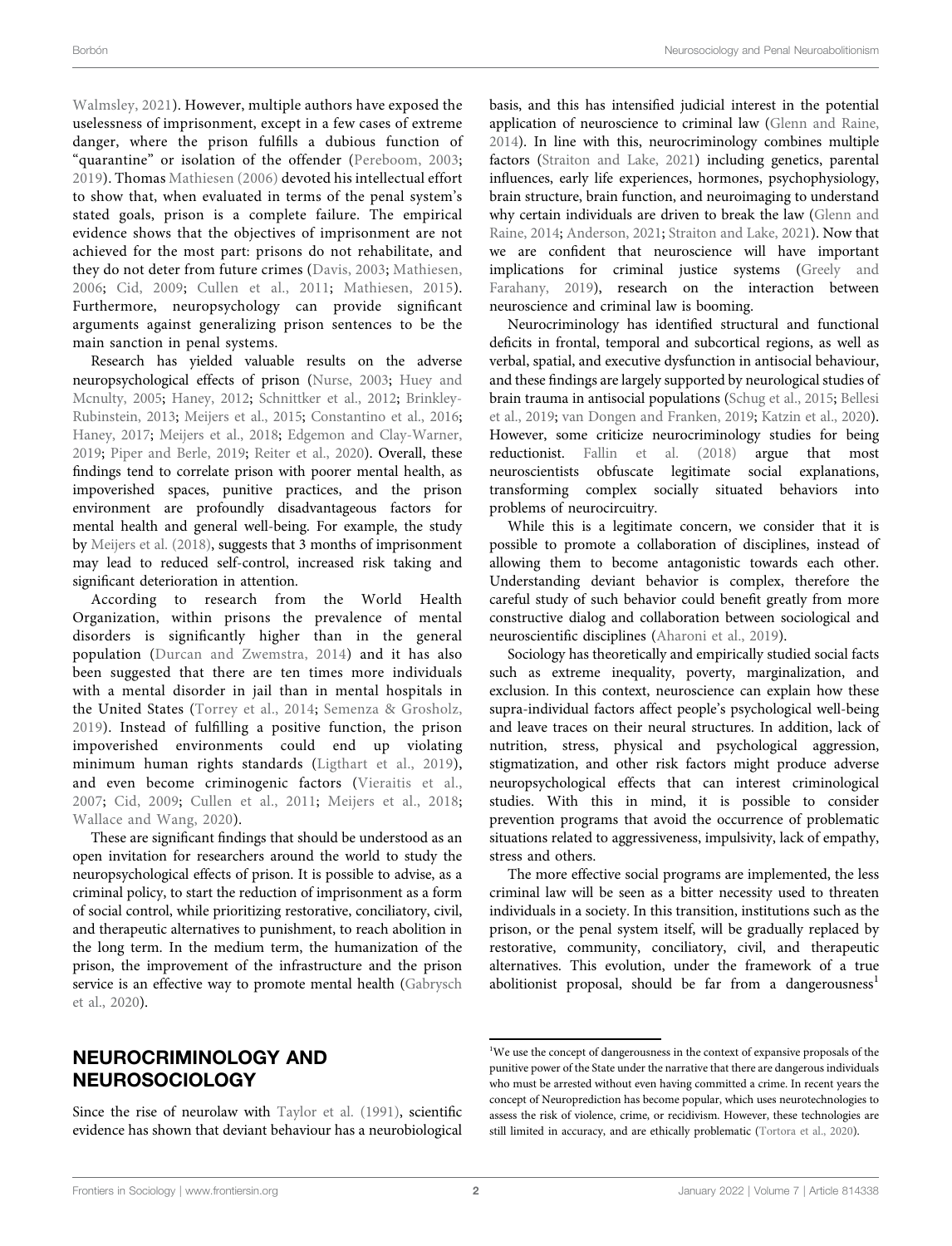perspective that would invade the mental privacy of offenders with neurotechnologies for predicting the risk of aggression or recidivism, which would be unnecessary, inaccurate and affect human dignity.

### FREE WILL AS A NARRATIVE FOR SOCIAL **CONTROL**

At least in continental European criminal law, with deep Italian and German influences, criminal law has been built unequivocally on free will. The German scholar Claus Roxin maintains that there is an agreement that criminal law must start from free will, although free will cannot exactly be demonstrated ([Roxin, 1997\)](#page-3-34). Free will is the foundation of the culpability principle that implies a judgement of reproach to a free and conscientious person who could act according to the law but decided to act against it.

However, in recent decades, neuroscience has provided experiments that suggest that free will does not exist [\(Libet](#page-3-35) [et al., 1983;](#page-3-35) [Haggard and Eimer, 1999;](#page-3-36) [Soon et al., 2008](#page-4-11), [2013](#page-4-12); [Fried et al., 2011](#page-3-37)). These studies have not been far from controversy, as several academics also argue against the methodology and conclusions from these findings [\(Trevena](#page-4-13) [and Miller, 2010](#page-4-13); [Glannon, 2011;](#page-3-38) [Guggisberg and Mottaz,](#page-3-39) [2013](#page-3-39); [Mele, 2014\)](#page-3-40). The truth is that, in general, in philosophy of free will there are two dominant positions: compatibilism and incompatibilism. Compatibilism assumes that even if determinism is true, we would still have free will, while incompatibilism, $2$  excludes the possibility that free will exists if determinism is assumed to be true. [\(McKenna and](#page-3-41) [Pereboom, 2016\)](#page-3-41). It is also interesting to note that, within sociology, there is a strong debate around structure versus agency, which could imply that society determines human behavior [\(Stones, 2015](#page-4-14)).

In that sense, many scholars have pointed out the great challenges that criminal law must face. Jurists such as [Gimbernat \(1971\)](#page-3-42) have affirmed that attempting to found criminal law on the unprovable free will is a battle lost beforehand; fighting it can only increase the irritation of empirical scientists. On the other hand, Winfried [Hassemer](#page-3-43) [\(2011\)](#page-3-43) argued that the consequences of human biology for criminal justice are obvious and that the only advisable approach is to avoid this discussion, or it will be the end of the criminal justice system.

In this brief commentary we will not deal with the question of whether criminal law can exist without free will. Several scholars such as Günther [Jakobs \(1992\)](#page-3-44) and [Morse \(2015\)](#page-3-45) have challenged the idea that the free will debate poses a real threat

to criminal law. Rather, we want to point out that free will, despite not being a direct object of sociological questioning ([Durkheim, 1966](#page-3-46)), is of interest in a transdisciplinary debate on penal abolitionism. Free will, in addition to being a metaphysically refutable concept, is a functional idea to achieve social control, as it serves as a justification for holding others morally responsible and facilitates punishment ([Clark et al., 2014](#page-3-47)). This is not only applicable to criminal matters, [Nietzsche \(1968\)](#page-3-48) argued that the idea of free will, despite being false, served as a narrative for Christianity and priests, for punishment, and therefore, for social control and the maintenance of the status quo. From this perspective, under the allegedly false narrative of free will in the penal system, the State ignores the causes of crime by holding the offender responsible and leaving the social structure intact. In that case, prisons would embody a hidden role in the wider field of political domination and general social control, which would be different from prison's declared objective of disciplining individuals ([Foucault, 1977;](#page-3-49) [Garland, 1991\)](#page-3-50).

## **CONCLUSION**

The new thesis of Penal Neuroabolitionism can be nourished by scientific findings. If neuroscience can show that voluntary decisions are not in fact consciously taken nor available to a responsible agent, and furthermore, if physics demonstrates that classical determinism and quantum indeterminism are true, then criminal law might lose its foundations. Without free will, it will be possible to stop simplifying criminal phenomenon and instead to scientifically understand the neurobiological, social, and cultural risk factors behind deviant behavior. With these inputs, it will be possible to offer more effective social programs and eliminate archaic concepts of moral or criminal responsibility. In addition, since it is possible to identify the adverse neuropsychological consequences of prisons, rigorous programs of humanization in the medium term, and of abolition in the long term, should be considered. In the future, neuroscience could even be useful to intervene in brains that clearly present severe pathologies related to deviant behavior. Penal Neuroabolitionism is a new approach, to invite researchers and academics to join in collective efforts to determine how we want to shape criminal policies of the future.

### AUTHOR CONTRIBUTIONS

The author confirms being the sole contributor of this work and has approved it for publication.

## ACKNOWLEDGMENTS

Some ideas of this manuscript have appeared previously in Spanish in [Borbón \(2021\)](#page-3-0). The author would like to thank Laura Amy Daines for her kind comments that helped improve the paper.

<sup>&</sup>lt;sup>2</sup>We have argued that Penal Neuroabolitionism as a criminal policy proposal should be based on an adaptation of hard incompatibilism ([Borbón, 2021\)](#page-3-0), which implies that our actions are either deterministic or truly random events and both possibilities exclude free will and moral responsibility [\(Pereboom, 2003\)](#page-3-8). Now, in our vision, we should adopt a theoretical nuance that we have called humanistic incompatibilism, which would imply, in addition to the fact that free will does not exist and that we are not morally and criminally responsible, that human dignity must be a limit to the advancement of science and justice ([Borbón, 2021\)](#page-3-0).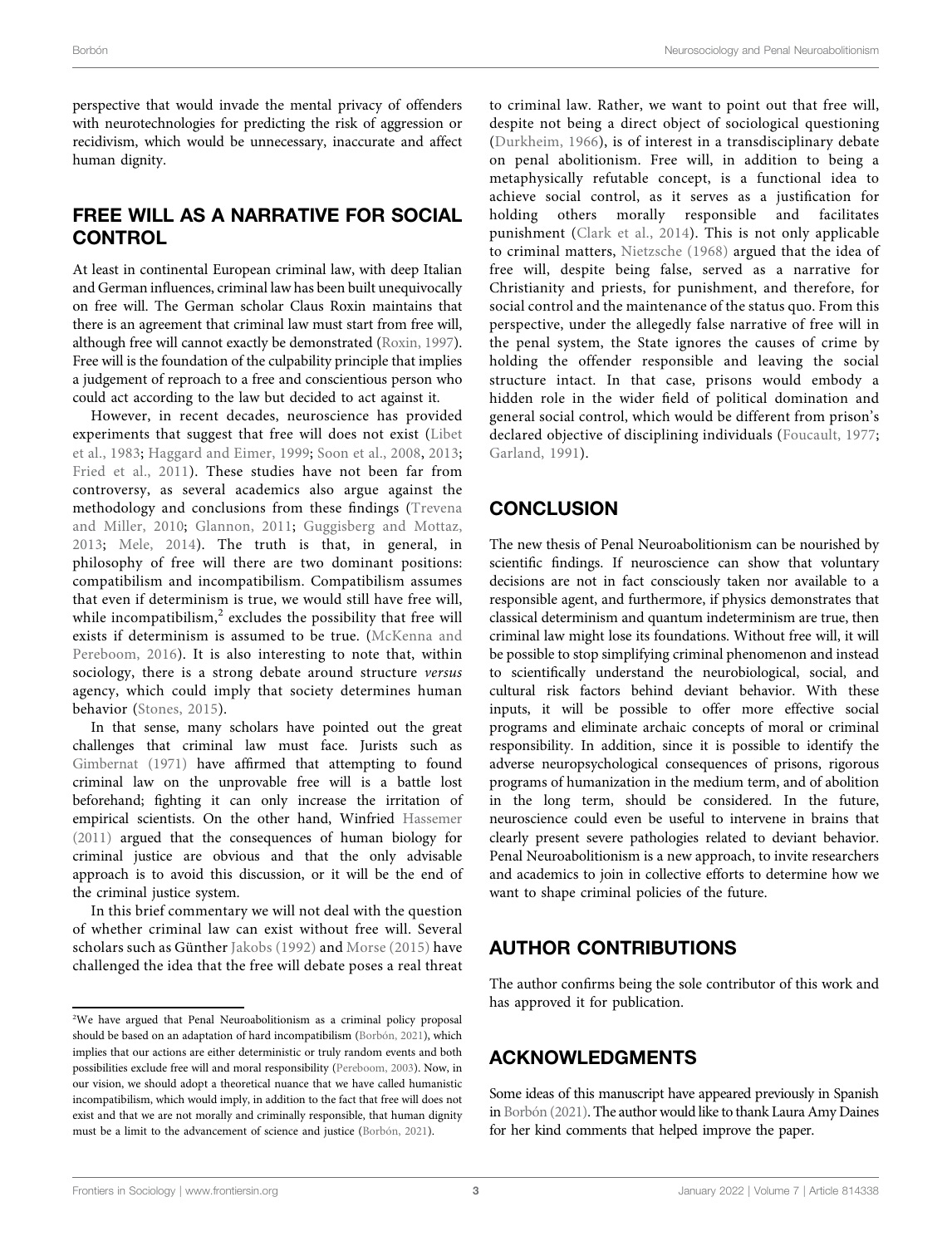#### **REFERENCES**

- <span id="page-3-33"></span>Aharoni, E., Anderson, N. E., Barnes, J. C., Allen, C. H., and Kiehl, K. A. (2019). Mind the gap: toward an Integrative Science of the Brain and Crime. BioSocieties 14, 463–468. doi[:10.1057/s41292-019-00167-3](https://doi.org/10.1057/s41292-019-00167-3)
- <span id="page-3-28"></span>Anderson, N. E. (2021). "Neurocriminology," in The Encyclopedia of Research Methods in Criminology and Criminal Justice, Volume II. (New Jersey USA: Wiley-Blackwell), 633–641. doi[:10.1002/9781119111931.ch122](https://doi.org/10.1002/9781119111931.ch122)
- <span id="page-3-30"></span>Bellesi, G., Barker, E. D., Brown, L., and Valmaggia, L. (2019). Pediatric Traumatic Brain Injury and Antisocial Behavior: Are They Linked? A Systematic Review. Brain Inj. 33 (10), 1272–1292. doi:[10.1080/02699052.2019.1641621](https://doi.org/10.1080/02699052.2019.1641621)
- <span id="page-3-0"></span>Borbón, D. (2021). Incompatibilismo humanista: Una contrapropuesta del neuroabolicionismo penal. Cefd 45, 46–72. doi[:10.7203/CEFD.45.20713](https://doi.org/10.7203/CEFD.45.20713)
- <span id="page-3-16"></span>Brinkley-Rubinstein, L. (2013). Incarceration as a Catalyst for Worsening Health. Health Justice 1 (1). doi[:10.1186/2194-7899-1-3](https://doi.org/10.1186/2194-7899-1-3)
- <span id="page-3-2"></span>Christie, N. (1981). Limits to Pain. Oxford: Martin Robertson & Company Ltd.
- <span id="page-3-11"></span>Cid, J. (2009). Is Imprisonment Criminogenic. Eur. J. Criminology 6 (6), 459–480. doi:[10.1177/1477370809341128](https://doi.org/10.1177/1477370809341128)
- <span id="page-3-47"></span>Clark, C. J., Luguri, J. B., Ditto, P. H., Knobe, J., Shariff, A. F., and Baumeister, R. F. (2014). Free to Punish: A Motivated Account of Free Will Belief. J. Pers Soc. Psychol. 106 (4), 501–513. doi[:10.1037/a0035880](https://doi.org/10.1037/a0035880)
- <span id="page-3-18"></span>Constantino, P., Assis, S. G., and Pinto, L. W. (2016). The impact of prisons on the mental health of prisoners in the state of Rio de Janeiro, Brazil. Cien Saude Colet 21 (7), 2089–2100. doi:[10.1590/1413-81232015217.01222016](https://doi.org/10.1590/1413-81232015217.01222016)
- <span id="page-3-12"></span>Cullen, F. T., Jonson, C. L., and Nagin, D. S. (2011). Prisons Do Not Reduce Recidivism. Prison J. 91 (3 Suppl. l), 48S–65S. doi[:10.1177/0032885511415224](https://doi.org/10.1177/0032885511415224) Davis, A. (2003). Are Prisons Obsolete. New York: Seven Stories Press.
- <span id="page-3-24"></span><span id="page-3-10"></span>Durcan, G., and Zwemstra, J. (2014). "Mental Health in Prison," in Prisons and Health. Editors S. Enggist, L. Møller., G. Galea., and C. Udesen (Copenhagen: World Health Organization).
- <span id="page-3-46"></span>Durkheim, E. (1966). The Rules of Sociological Method. New York: Free Press.
- <span id="page-3-21"></span>Edgemon, T. G., and Clay-Warner, J. (2019). Inmate Mental Health and the Pains of Imprisonment. Soc. Ment. Health 9 (1), 33–50. doi[:10.1177/2156869318785424](https://doi.org/10.1177/2156869318785424)
- <span id="page-3-7"></span>Fair, H., and Walmsley, R. (2021). World Prison Population List. Thirteenth Edition. London: Institute for Crime & Justice Policy Research at Birkbeck University of London. [https://www.prisonstudies.org/sites/default/](https://www.prisonstudies.org/sites/default/files/resources/downloads/world_prison_population_list_13th_edition.pdf)files/ [resources/downloads/world\\_prison\\_population\\_list\\_13th\\_edition.pdf.](https://www.prisonstudies.org/sites/default/files/resources/downloads/world_prison_population_list_13th_edition.pdf)
- <span id="page-3-32"></span>Fallin, M., Whooley, O., and Barker, K. K. (2018). Criminalizing the Brain: Neurocriminology and the Production of Strategic Ignorance. BioSocieties 14, 438–462. doi[:10.1057/s41292-018-0135-y](https://doi.org/10.1057/s41292-018-0135-y)
- <span id="page-3-1"></span>Folter, R. S. (1986). On the Methodological Foundation of the Abolitionist Approach to the Criminal justice System. A Comparison of the Ideas of Hulsman, Mathiesen and Foucault. Contemp. Crises 10 (1), 39–62. doi[:10.](https://doi.org/10.1007/BF00728495) [1007/BF00728495](https://doi.org/10.1007/BF00728495)
- <span id="page-3-49"></span>Foucault, M. (1977). Discipline and Punish. London: Allen Lane.
- <span id="page-3-6"></span>Franks, D., and Turner, J. (2013). "Chapter 1: Introduction: Summaries and Comments," in Handbook of Neurosociology. Editors D. Franks and J. Turner (New York: Springer).
- <span id="page-3-37"></span>Fried, I., Mukamel, R., and Kreiman, G. (2011). Internally Generated Preactivation of Single Neurons in Human Medial Frontal Cortex Predicts Volition. Neuron 69, 548–562. doi[:10.1016/j.neuron.2010.11.045](https://doi.org/10.1016/j.neuron.2010.11.045)
- <span id="page-3-26"></span>Gabrysch, C., Sepúlveda, C., Bienzobas, C., and Mundt, A. P. (2020). 'Maybe it Is Only in Prison that I Could Change like This' the Course of Severe Mental Illnesses during Imprisonment - A Qualitative 3-Year Follow-Up Study from Chile. Front. Psychol. 11, 1208. doi:[10.3389/fpsyg.2020.01208](https://doi.org/10.3389/fpsyg.2020.01208)
- <span id="page-3-50"></span>Garland, D. (1991). Sociological Perspectives on Punishment. Crime and Justice 14, 115–165. doi:[10.1086/449185](https://doi.org/10.1086/449185)
- <span id="page-3-42"></span>Gimbernat, E. (1971). "Tiene un futuro la dogmática jurídicopenal," in Problemas actuales de Derecho penal y procesal (Salamanca: Universidad de Salamanca).
- <span id="page-3-38"></span>Glannon, W. (2011). Brain, Body, and Mind: Neuroethics with a Human Face. Oxford: Oxford Scholarship Online.
- <span id="page-3-27"></span>Glenn, A. L., and Raine, A. (2014). Neurocriminology: Implications for the Punishment, Prediction and Prevention of Criminal Behaviour. Nat. Rev. Neurosci. 15 (1), 54–63. doi[:10.1038/nrn3640](https://doi.org/10.1038/nrn3640)
- <span id="page-3-29"></span>Greely, H. T., and Farahany, N. A. (2019). Neuroscience and the Criminal Justice System. Annu. Rev. Criminol. 2 (1), 451–471. doi[:10.1146/annurev-criminol-](https://doi.org/10.1146/annurev-criminol-011518-024433)[011518-024433](https://doi.org/10.1146/annurev-criminol-011518-024433)
- <span id="page-3-39"></span>Guggisberg, A. G., and Mottaz, A. (2013). Timing and Awareness of Movement Decisions: Does Consciousness Really Come Too Late. Front. Hum. Neurosci. 7, 385. doi[:10.3389/fnhum.2013.00385](https://doi.org/10.3389/fnhum.2013.00385)
- <span id="page-3-36"></span>Haggard, P., and Eimer, M. (1999). On the Relation between Brain Potentials and the Awareness of Voluntary Movements. Exp. Brain Res. 126, 128–133. doi[:10.](https://doi.org/10.1007/s002210050722) [1007/s002210050722](https://doi.org/10.1007/s002210050722)
- <span id="page-3-15"></span>Haney, C. (2012). "The Psychological Effects of Imprisonment," in The Oxford Handbook of Sentencing and Corrections (Oxford: Oxford University Press). doi[:10.1093/oxfordhb/9780199730148.013.0024](https://doi.org/10.1093/oxfordhb/9780199730148.013.0024)
- <span id="page-3-19"></span>Haney, C. (2017). "Madness" and Penal Confinement: Some Observations on Mental Illness and Prison Pain. Punishment Soc. 19 (3), 310–326. doi[:10.1177/](https://doi.org/10.1177/1462474517705389) [1462474517705389](https://doi.org/10.1177/1462474517705389)
- <span id="page-3-43"></span>Hassemer, W. (2011). Neurociencias y culpabilidad en Derecho penal. Barcelona, Spain: InDret V2. Available at: [https://indret.com/neurociencias-y](https://indret.com/neurociencias-y-culpabilidad-en-derecho-penal/)[culpabilidad-en-derecho-penal/](https://indret.com/neurociencias-y-culpabilidad-en-derecho-penal/).
- <span id="page-3-14"></span>Huey, M. P., and Mcnulty, T. L. (2005). Institutional Conditions and Prison Suicide: Conditional Effects of Deprivation and Overcrowding. Prison J. 85 (4), 490–514. doi:[10.1177/0032885505282258](https://doi.org/10.1177/0032885505282258)
- <span id="page-3-3"></span>Hulsman, L. (1991). The Abolitionist Case: Alternative Crime Policies. Isr. Law Rev. 25 (3-4), 681–709. doi[:10.1017/S0021223700010694](https://doi.org/10.1017/S0021223700010694)
- <span id="page-3-44"></span>Jakobs, G. (1992). El Principio de Culpabilidad. Anuario de derecho penal y ciencias penales 45 (3), 1051–1084.
- <span id="page-3-31"></span>Katzin, S., Andiné, P., Hofvander, B., Billstedt, E., and Wallinius, M. (2020). Exploring Traumatic Brain Injuries and Aggressive Antisocial Behaviors in Young Male Violent Offenders. Front. Psychiatry 11, 507196. doi:[10.3389/fpsyt.2020.507196](https://doi.org/10.3389/fpsyt.2020.507196)
- <span id="page-3-35"></span>Libet, B., Gleason, C. A., Wright, E. W., and Pearl, D. K. (1983). Time of Conscious Intention to Act in Relation to Onset of Cerebral Activity (Readiness-potential). The Unconscious Initiation of a Freely Voluntary Act. Brain 106 (Pt 3), 623–642. doi:[10.1093/brain/106.3.623](https://doi.org/10.1093/brain/106.3.623)
- <span id="page-3-25"></span>Ligthart, S., van Oploo, L., Meijers, J., Meynen, G., and Kooijmans, T. (2019). Prison and the Brain: Neuropsychological Research in the Light of the European Convention on Human Rights. New J. Eur. Criminal L. 10 (3), 287–300. doi:[10.1177/2032284419861816](https://doi.org/10.1177/2032284419861816)
- <span id="page-3-4"></span>Mathiesen, T. (2006). Prison on Trial. Winchester: Waterside Press.
- <span id="page-3-41"></span><span id="page-3-5"></span>Mathiesen, T. (2015). The Politics of Abolition Revisited. New York: Routledge. McKenna, M., and Pereboom, P. (2016). Free Will a Contemporary Introduction.
- New York: Routledge.
- <span id="page-3-17"></span>Meijers, J., Harte, J. M., Jonker, F. A., and Meynen, G. (2015). Prison Brain? Executive Dysfunction in Prisoners. Front. Psychol. 6, 43. doi[:10.3389/fpsyg.](https://doi.org/10.3389/fpsyg.2015.00043) [2015.00043](https://doi.org/10.3389/fpsyg.2015.00043)
- <span id="page-3-20"></span>Meijers, J., Harte, J. M., Meynen, G., Cuijpers, P., and Scherder, E. J. A. (2018). Reduced Self-Control after 3 Months of Imprisonment; A Pilot Study. Front. Psychol. 9, 69. doi[:10.3389/fpsyg.2018.00069](https://doi.org/10.3389/fpsyg.2018.00069)
- <span id="page-3-40"></span>Mele, A. (2014). Free: Why Science Hasn't Disproved Free Will. Oxford: Oxford University Press.
- <span id="page-3-45"></span>Morse, S. (2015). Neuroscience, Free Will, and Criminal Responsibility. Pennsylvania: Faculty Scholarship at Penn Law. 1604. [https://scholarship.](https://scholarship.law.upenn.edu/faculty_scholarship/1604) [law.upenn.edu/faculty\\_scholarship/1604](https://scholarship.law.upenn.edu/faculty_scholarship/1604).
- <span id="page-3-48"></span>Nietzsche, F. (1968). The Twilight of the Idols and the Anti-christ: Or How to Philosophize with a Hammer. Harmondsworth: Penguin.
- <span id="page-3-13"></span>Nurse, J., Woodcock, P., and Ormsby, J. (2003). Influence of Environmental Factors on Mental Health within Prisons: Focus Group Study. BMJ 327 (7413), 480. doi:[10.1136/bmj.327.7413.480](https://doi.org/10.1136/bmj.327.7413.480)
- <span id="page-3-9"></span>Pereboom, D. (2019). "Free Will Skepticism and Prevention of Crime," in Free Will Skepticism in Law and Society: Challenging Retributive Justice. Editors E. Shaw, D. Pereboom, and G. Caruso (Cambridge: Cambridge University Press), 99–115. doi[:10.1017/9781108655583.005](https://doi.org/10.1017/9781108655583.005)
- <span id="page-3-8"></span>Pereboom, D. (2003). Living without Free Will. Cambridge: Cambridge University Press.
- <span id="page-3-22"></span>Piper, A., and Berle, D. (2019). The Association between Trauma Experienced during Incarceration and PTSD Outcomes: a Systematic Review and Meta-Analysis. J. Forensic Psychiatry Psychol. 30, 854–875. doi[:10.1080/14789949.2019.1639788](https://doi.org/10.1080/14789949.2019.1639788)
- <span id="page-3-23"></span>Reiter, K., Ventura, J., Lovell, D., Augustine, D., Barragan, M., Blair, T., et al. (2020). Psychological Distress in Solitary Confinement: Symptoms, Severity, and Prevalence in the United States, 2017-2018. Am. J. Public Health 110 (S1), S56–S62. doi:[10.2105/ajph.2019.305375](https://doi.org/10.2105/ajph.2019.305375)
- <span id="page-3-34"></span>Roxin, C. (1997). Derecho Penal parte general, Tomo I: Fundamentos, la estructura de la teoría del delito. Madrid: Civitas